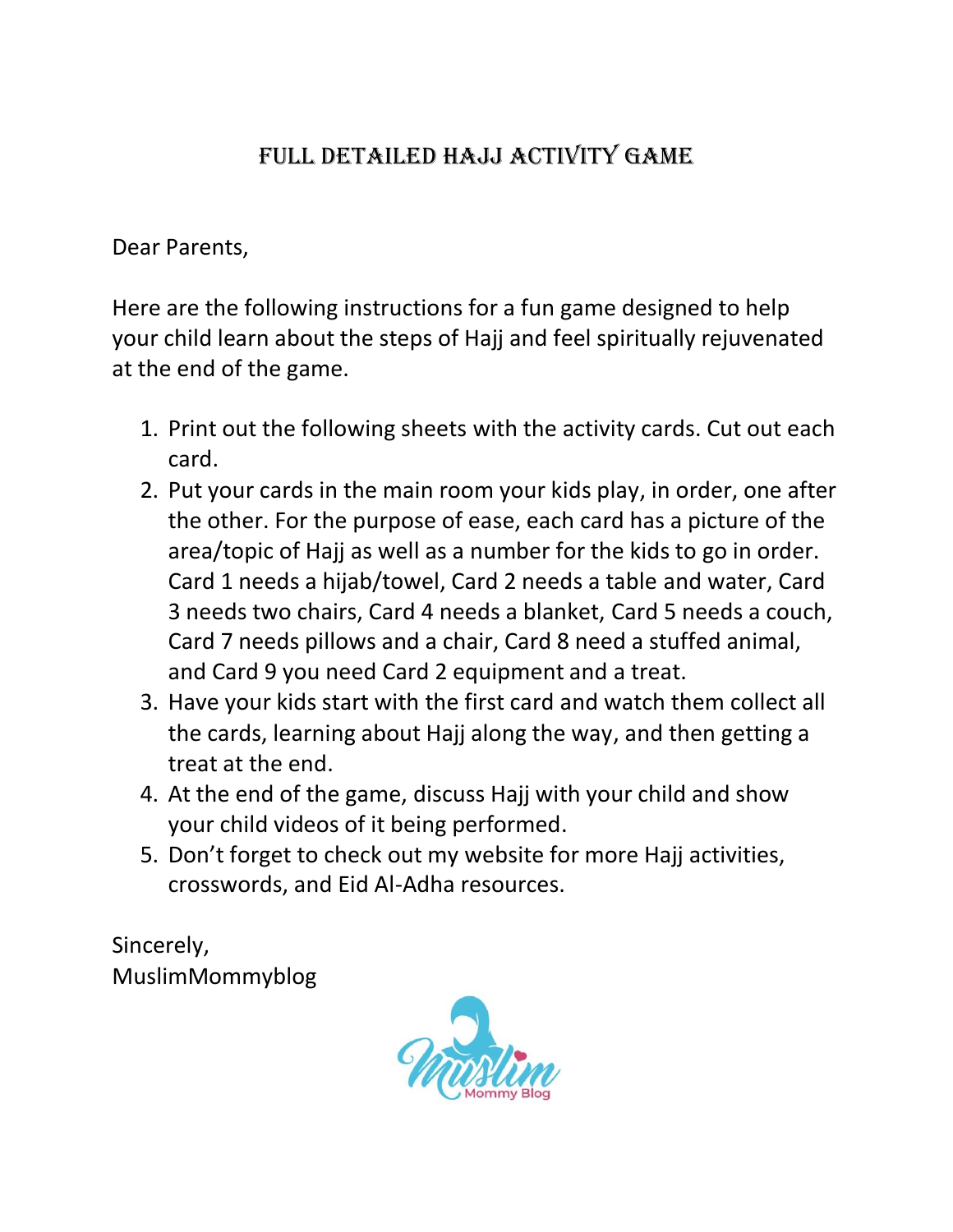

Are you ready for an amazing journey? Hajj is an important pillar of Islam! Follow along to do your own practice Hajj activity, and you will get a treat in the end! Prepare by putting on Ihram: for girls, it is a Hijab and long dress, and for boys, it is two towels around the upper and lower body.

## 2



1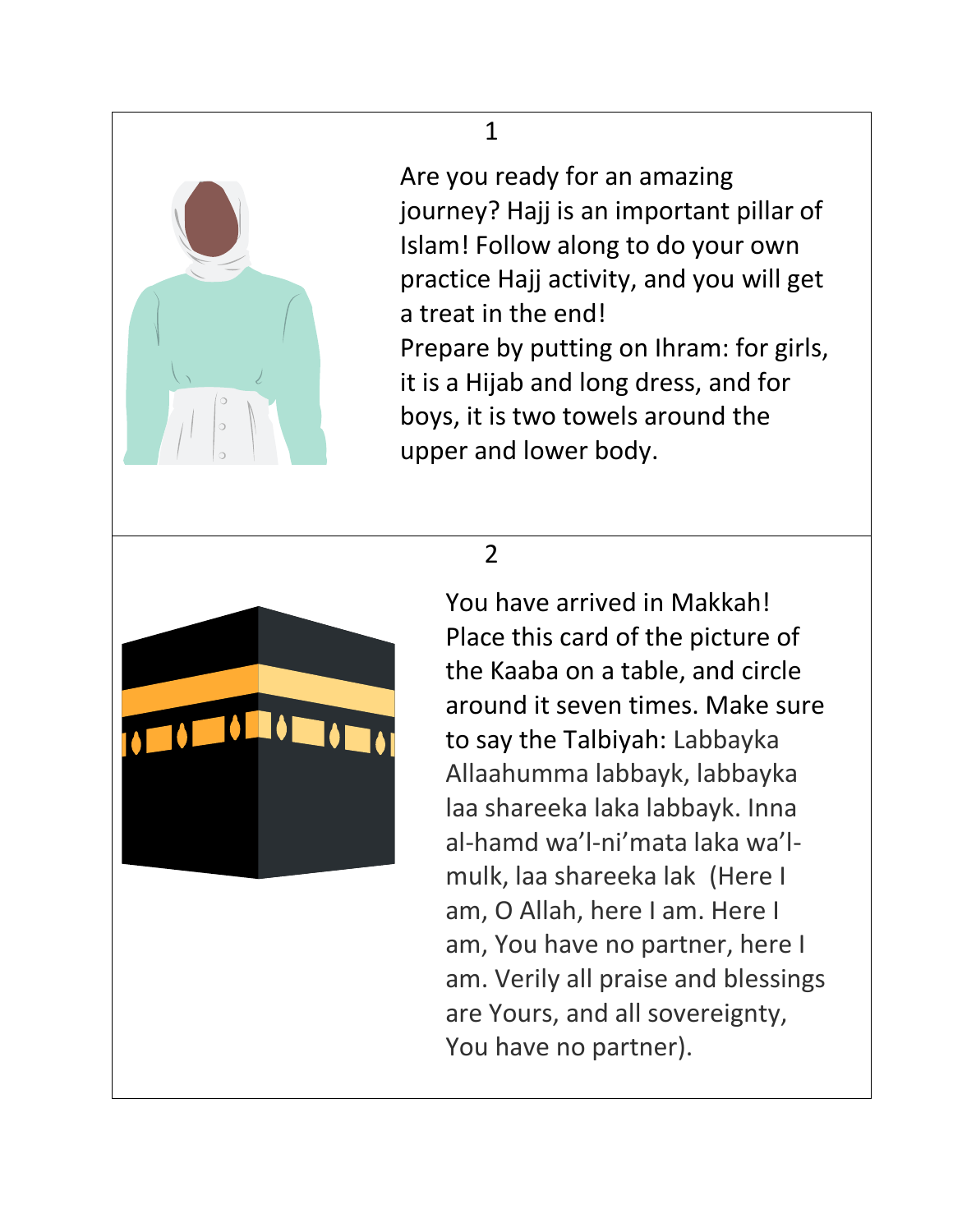

You have arrived at Safa and Marwa! Walk between these two mountains (use two chairs) 7 times, to remember how Haajar (RA) walked looking for water for her son. When you finish, drink some water, to remember how Allah sent Zamzam water to answer Haajar's prayers.

4

You have arrived at Mina! Here, make a tent out of a blanket (and possibly a chair/table) and sit in the tent making some Dhikr to remember Allah. (examples: Subhana Allah, Alhamdulilah, Allahu Akbar, Astaghfirullah)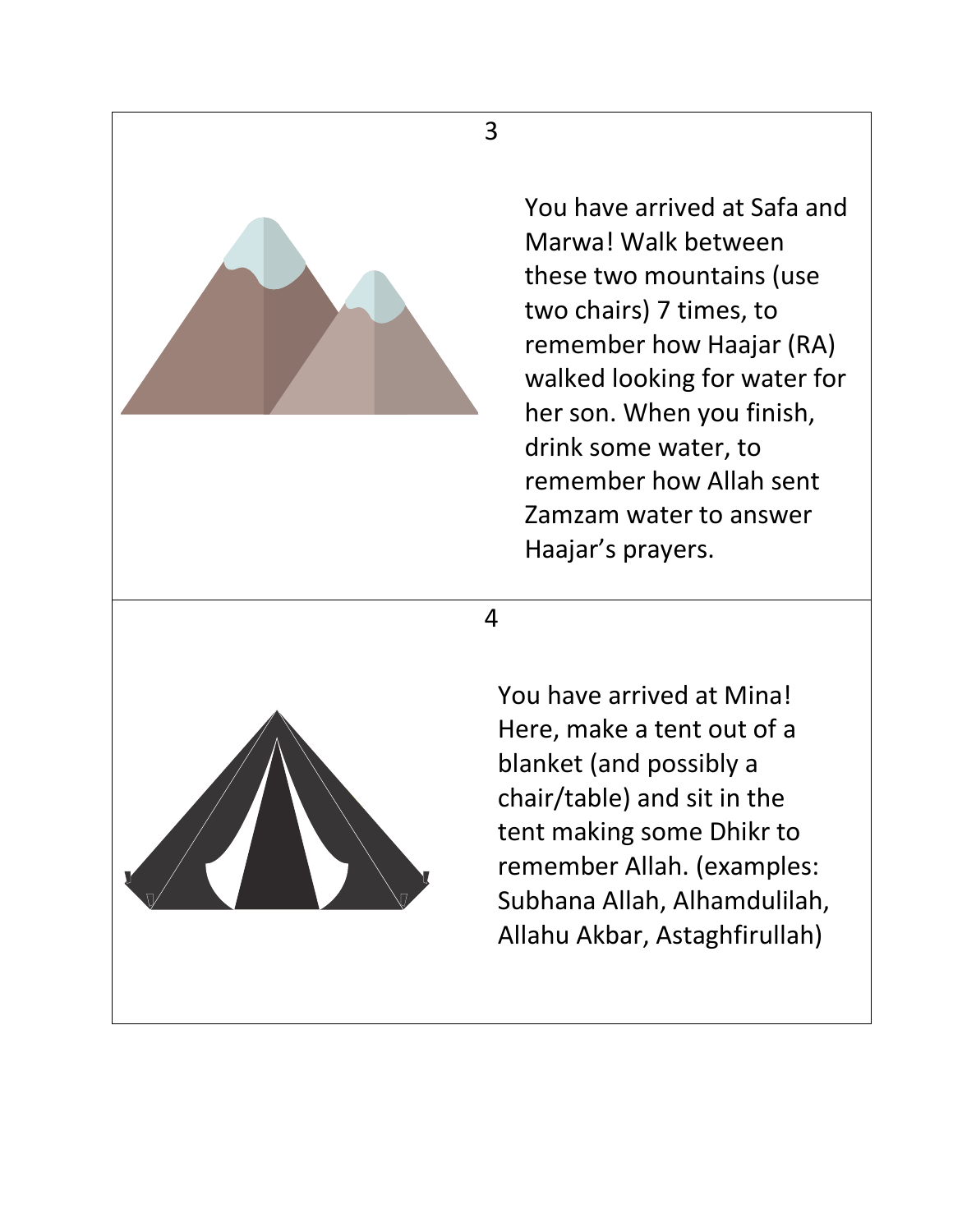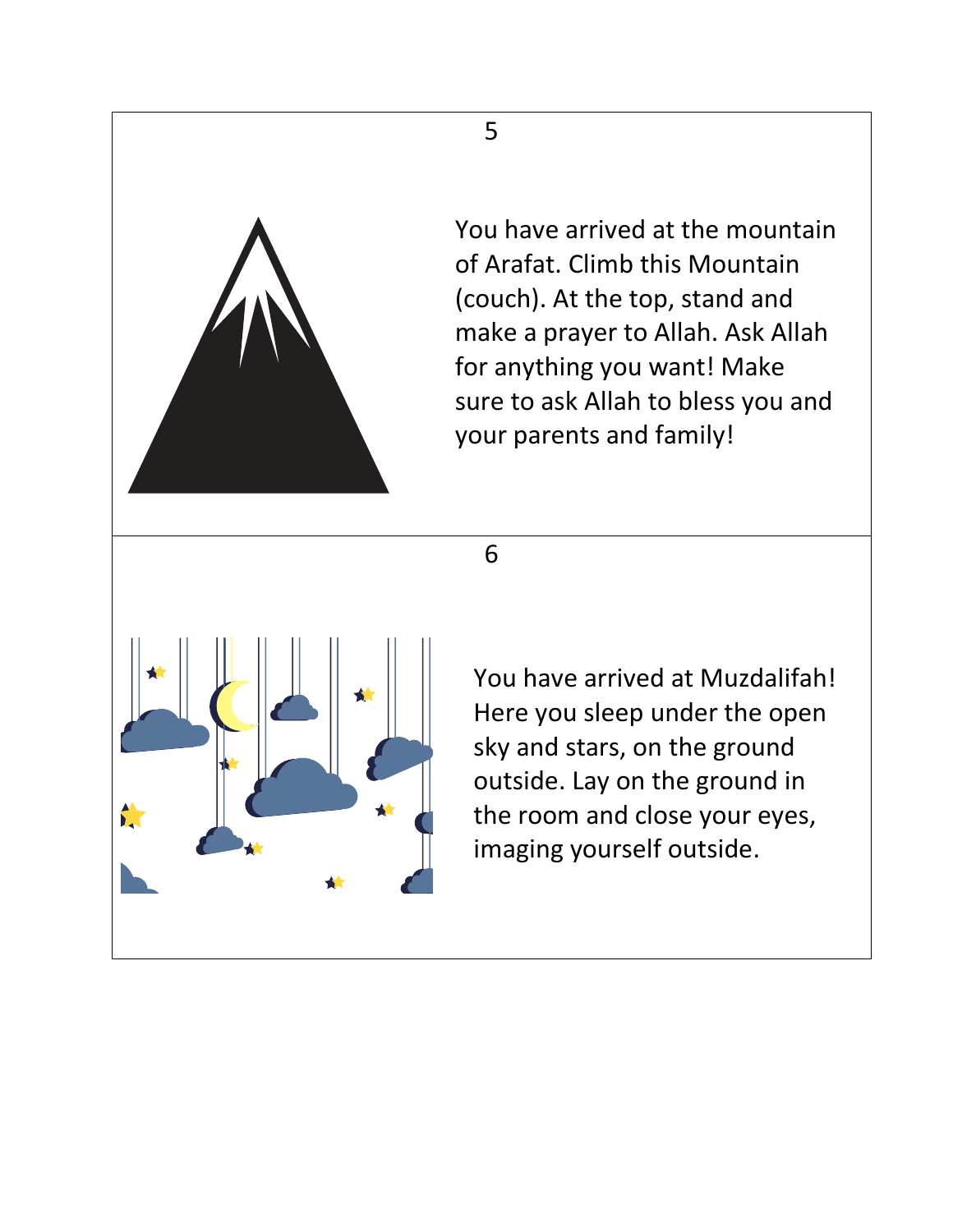## 7

You have arrived at the Jamarat area. Collect some rocks (pillows) and throw them at a chair (imagine it is a long pillar). Say "A'oodhu Billaahi min al-Shaytaan ir-rajeem (I seek refuge with Allaah from the accursed Shaytaan) Remember that the Shaytan tries to lead you to a bad path, so think about how you will not listen to his bad whispers!



8



The last step before you can take off your Ihram clothes is the sacrifice. Hug your stuffed animal and think about how Allah is so merciful and provides so many poor people with food on Eid-Al-Adha. Talk about the story of Prophet Ibrahim and how he obeyed Allah's orders and Allah blessed him with an animal to sacrifice instead of his son.